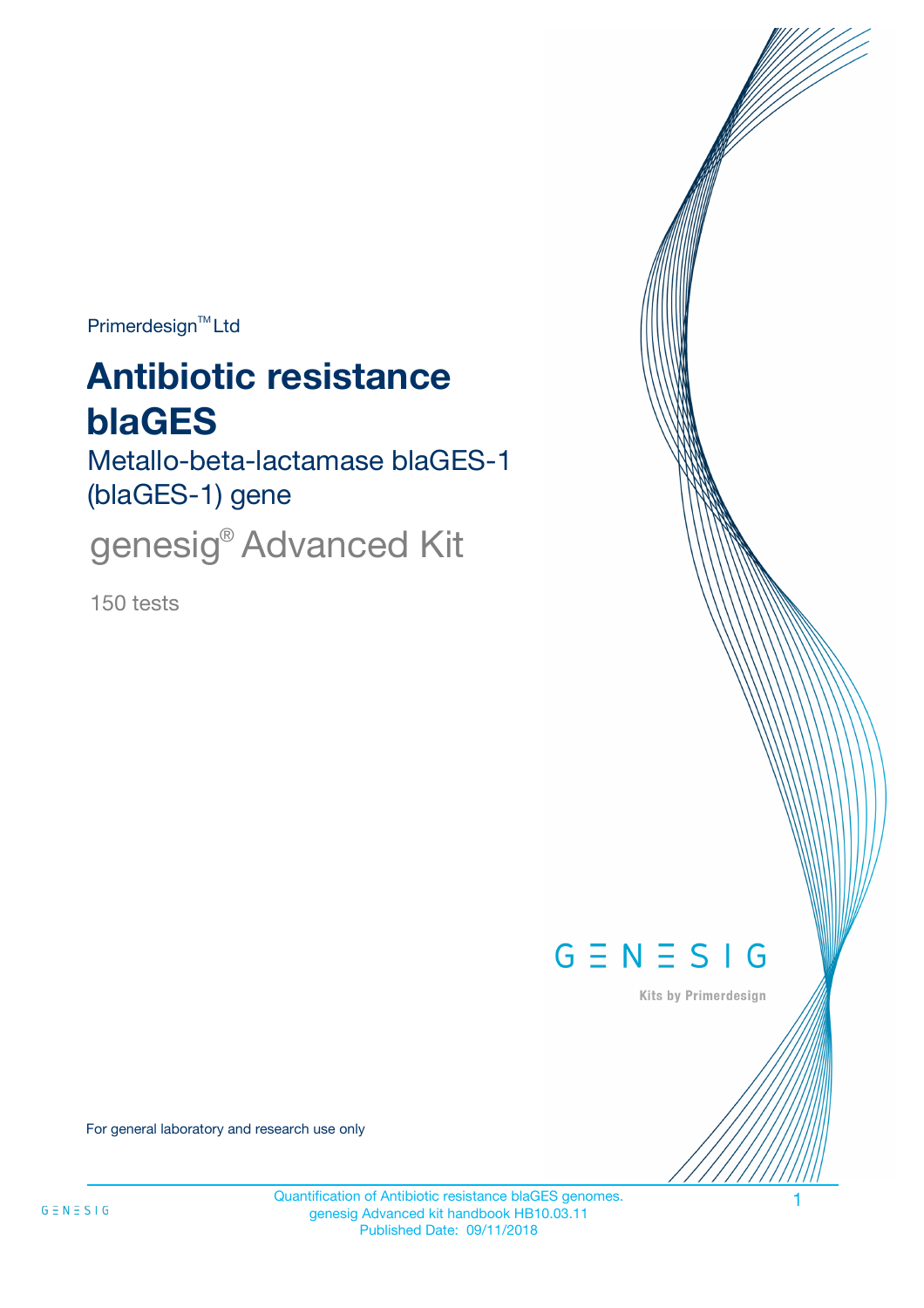## Introduction to Antibiotic resistance blaGES

The widespread use of antibiotics has caused shifts in bacterial development to overcome the existing mechanisms of combating bacterial infections.

Antibiotics such as penicillin and erythromycin, which used to have a high efficacy against many bacterial species and strains, have become less effective, due to the increased resistance of many bacterial strains

Antibiotic resistance is of particular concern, not only in human medicine but also in veterinary and agricultural medicine.

The main cause for resistance development is effectively the selection and preferential growth of resistant bacteria, coupled with inhibition of susceptible strains from antibiotic use.

Additionally, the survival of bacteria often results from an inheritable resistance developed via mutation, although the growth of antibiotic resistance also occurs through horizontal gene transfer. This is more likely to happen in locations of frequent antibiotic use.

Essentially, horizontal gene transfer is another method of passing genetic information aside from traditional vertical transfer. (I.E. reproduction).

Genes that are responsible for antibiotic resistance in one species of bacteria can be transferred to another species of bacteria through various mechanisms subsequently equipping the recipient with antibiotic resistant genes.

Use of this genesig kit allows for the screening of specific mutations encoding for enzymes which enable resistance.

By screening a sample it is then possible to determine any possible resistance and then deducing a preferred format of treatment or other course of action.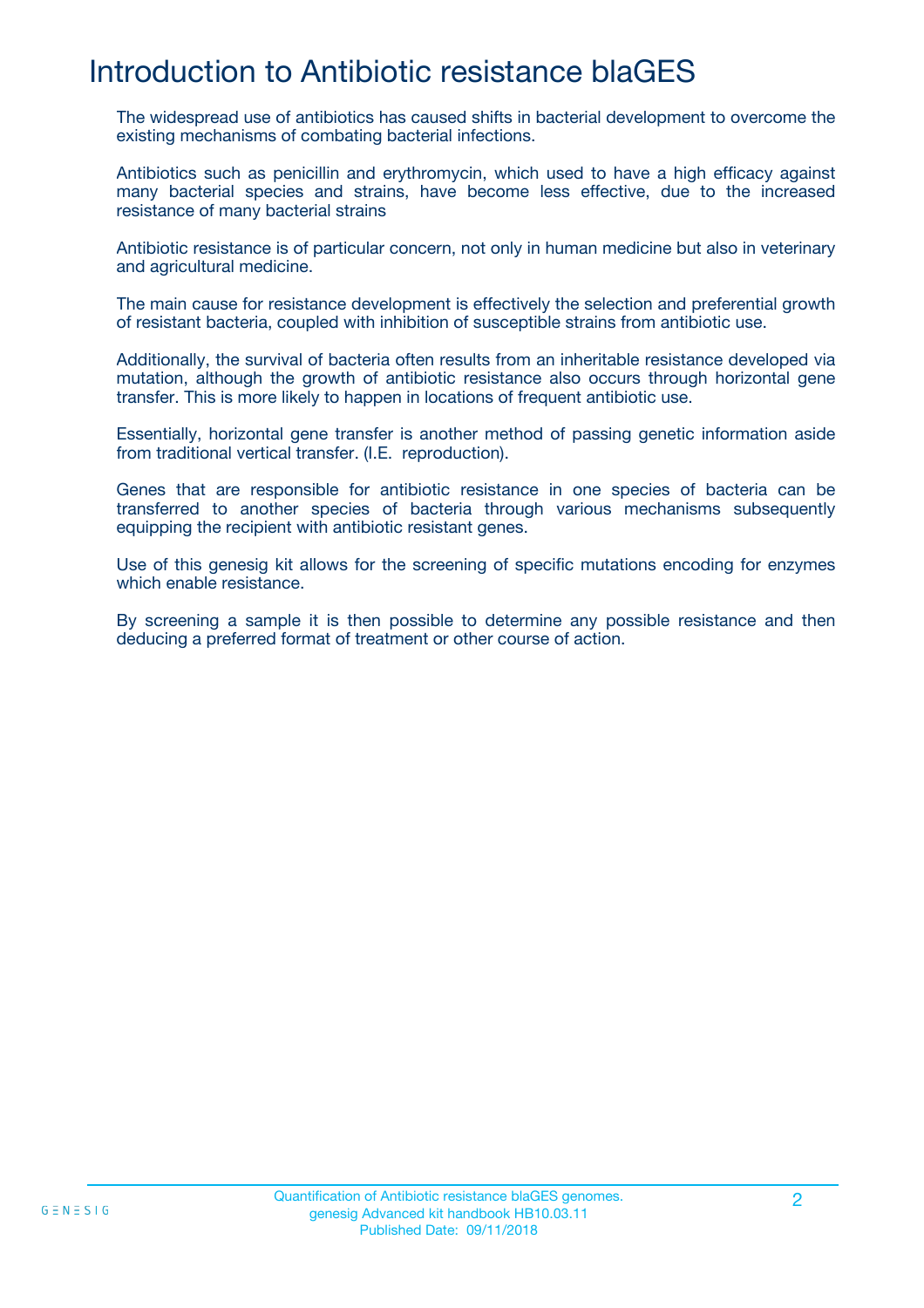## **Specificity**

The kit will detect the blaGES variant of the gene carried by the following bacterial species: Escherichia coli, Serratia marcescens, Pseudomonas aeruginosa, Acinetobacter baumannii, Enterobacter cloacae, Klebsiella pneumoniae, Klebsiella oxytoca, Aeromonas media and Aeromonas veronii.

If you require further information, or have a specific question about the detection profile of this kit then please send an e.mail to enquiry@primerdesign.co.uk and our bioinformatics team will answer your question.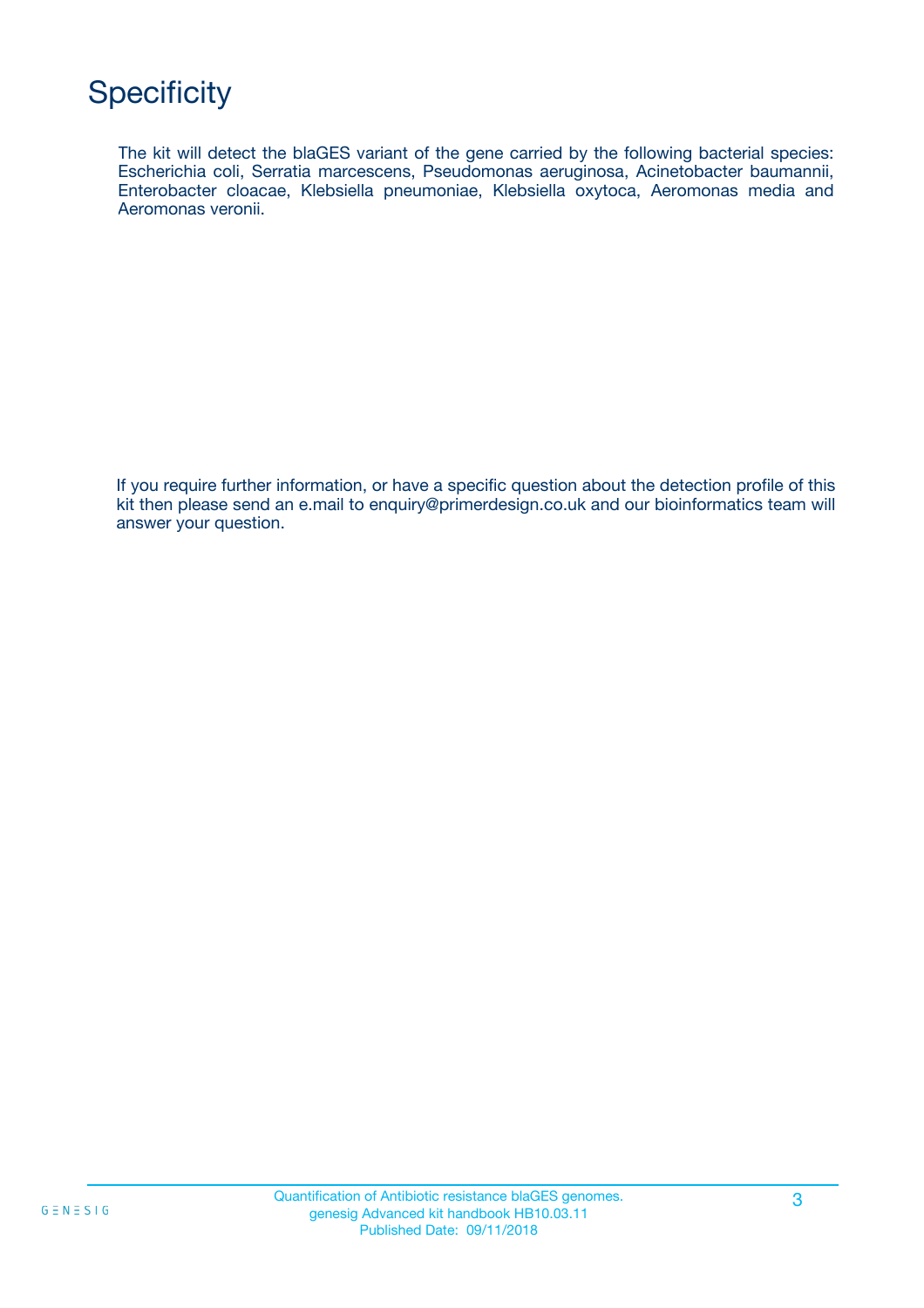## Kit contents

- **blaGES specific primer/probe mix (150 reactions BROWN)** FAM labelled
- **blaGES positive control template (for Standard curve RED)**
- **Internal extraction control primer/probe mix (150 reactions BROWN)** VIC labelled as standard
- **Internal extraction control DNA (150 reactions BLUE)**
- **Endogenous control primer/probe mix (150 reactions BROWN)** FAM labelled
- **RNase/DNase free water (WHITE)** for resuspension of primer/probe mixes
- **Template preparation buffer (YELLOW)** for resuspension of internal control template, positive control template and standard curve preparation

### Reagents and equipment to be supplied by the user

#### **Real-time PCR Instrument**

#### **Extraction kit**

This kit is recommended for use with genesig Easy DNA/RNA extraction kit. However, it is designed to work well with all processes that yield high quality RNA and DNA with minimal PCR inhibitors.

#### **oasig**TM **lyophilised or Precision**®**PLUS 2X qPCR Master Mix**

This kit is intended for use with oasig or PrecisionPLUS2X qPCR Master Mix.

**Pipettors and Tips**

**Vortex and centrifuge**

#### **Thin walled 1.5 ml PCR reaction tubes**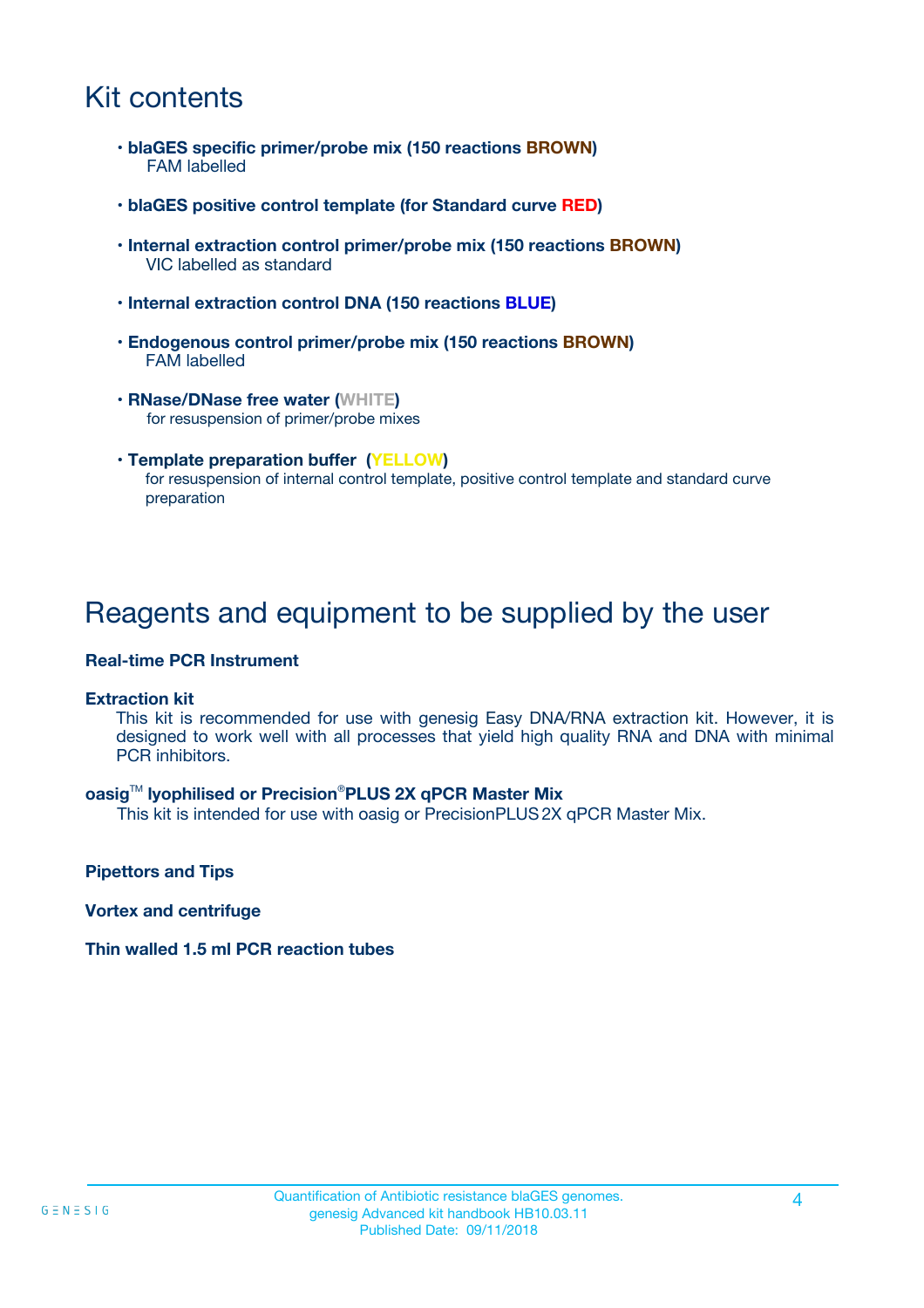### Kit storage and stability

This kit is stable at room temperature but should be stored at -20ºC on arrival. Once the lyophilised components have been resuspended they should not be exposed to temperatures above -20°C for longer than 30 minutes at a time and unnecessary repeated freeze/thawing should be avoided. The kit is stable for six months from the date of resuspension under these circumstances.

If a standard curve dilution series is prepared this can be stored frozen for an extended period. If you see any degradation in this serial dilution a fresh standard curve can be prepared from the positive control.

Primerdesign does not recommend using the kit after the expiry date stated on the pack.

### Suitable sample material

All kinds of sample material suited for PCR amplification can be used. Please ensure the samples are suitable in terms of purity, concentration, and DNA integrity (An internal PCR control is supplied to test for non specific PCR inhibitors). Always run at least one negative control with the samples. To prepare a negative-control, replace the template DNA sample with RNase/DNase free water.

### Dynamic range of test

Under optimal PCR conditions genesig blaGES detection kits have very high priming efficiencies of >95% and can detect less than 100 copies of target template.

### Notices and disclaimers

This product is developed, designed and sold for research purposes only. It is not intended for human diagnostic or drug purposes or to be administered to humans unless clearly expressed for that purpose by the Food and Drug Administration in the USA or the appropriate regulatory authorities in the country of use. During the warranty period Primerdesign genesig detection kits allow precise and reproducible data recovery combined with excellent sensitivity. For data obtained by violation to the general GLP guidelines and the manufacturer's recommendations the right to claim under guarantee is expired. PCR is a proprietary technology covered by several US and foreign patents. These patents are owned by Roche Molecular Systems Inc. and have been sub-licensed by PE Corporation in certain fields. Depending on your specific application you may need a license from Roche or PE to practice PCR. Additional information on purchasing licenses to practice the PCR process may be obtained by contacting the Director of Licensing at Roche Molecular Systems, 1145 Atlantic Avenue, Alameda, CA 94501 or Applied Biosystems business group of the Applera Corporation, 850 Lincoln Centre Drive, Foster City, CA 94404. In addition, the 5' nuclease assay and other homogeneous amplification methods used in connection with the PCR process may be covered by U.S. Patents 5,210,015 and 5,487,972, owned by Roche Molecular Systems, Inc, and by U.S. Patent 5,538,848, owned by The Perkin-Elmer Corporation.

## Trademarks

Primerdesign™ is a trademark of Primerdesign Ltd.

genesig $^\circledR$  is a registered trademark of Primerdesign Ltd.

The PCR process is covered by US Patents 4,683,195, and 4,683,202 and foreign equivalents owned by Hoffmann-La Roche AG. BI, ABI PRISM® GeneAmp® and MicroAmp® are registered trademarks of the Applera Genomics (Applied Biosystems Corporation). BIOMEK® is a registered trademark of Beckman Instruments, Inc.; iCycler™ is a registered trademark of Bio-Rad Laboratories, Rotor-Gene is a trademark of Corbett Research. LightCycler™ is a registered trademark of the Idaho Technology Inc. GeneAmp®, TaqMan® and AmpliTaqGold® are registered trademarks of Roche Molecular Systems, Inc., The purchase of the Primerdesign™ reagents cannot be construed as an authorization or implicit license to practice PCR under any patents held by Hoffmann-LaRoche Inc.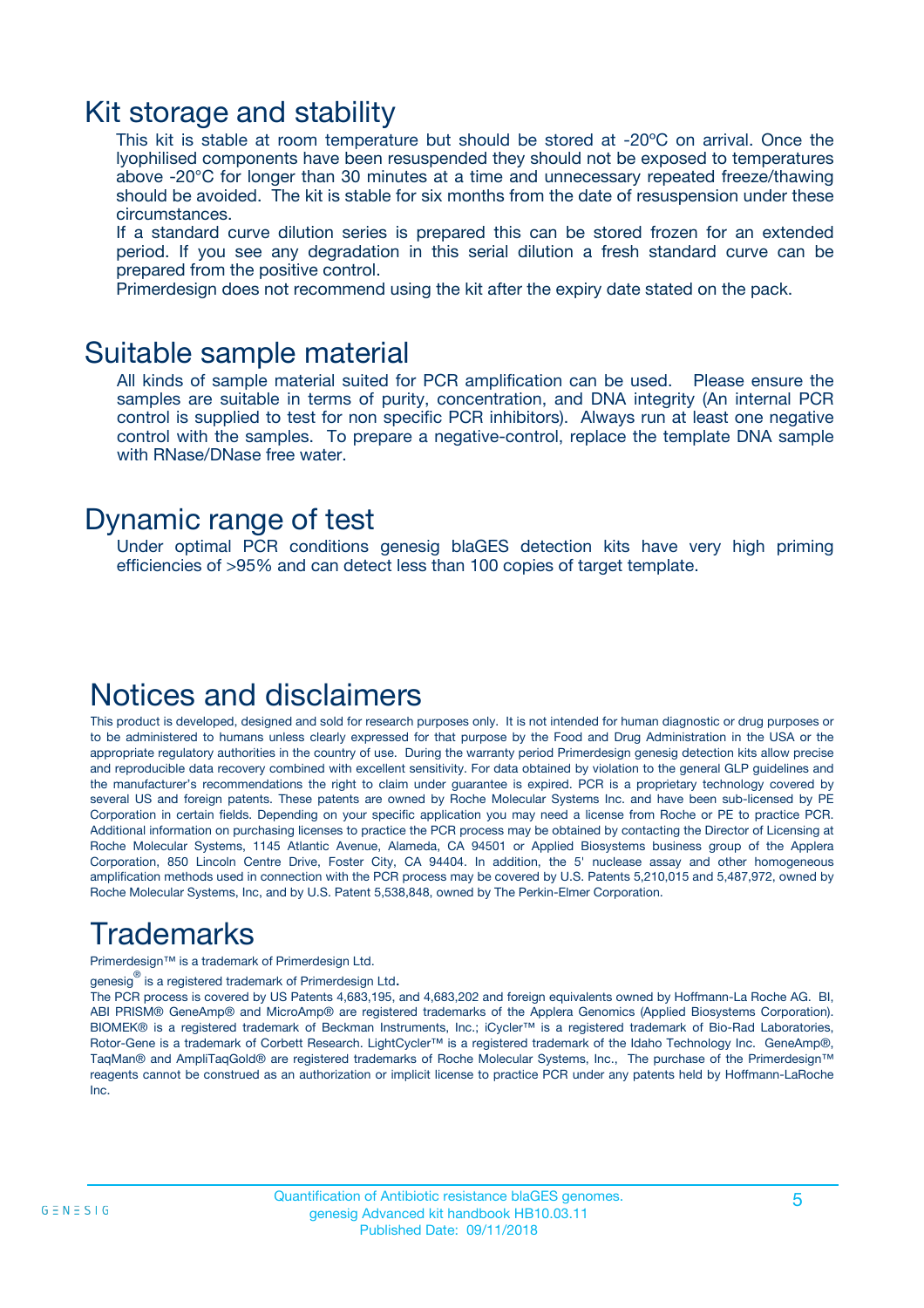## Principles of the test

#### **Real-time PCR**

A blaGES specific primer and probe mix is provided and this can be detected through the FAM channel.

The primer and probe mix provided exploits the so-called TaqMan® principle. During PCR amplification, forward and reverse primers hybridize to the blaGES DNA. A fluorogenic probe is included in the same reaction mixture which consists of a DNA probe labeled with a 5`-dye and a 3`-quencher. During PCR amplification, the probe is cleaved and the reporter dye and quencher are separated. The resulting increase in fluorescence can be detected on a range of qPCR platforms.

#### **Positive control**

For copy number determination and as a positive control for the PCR set up, the kit contains a positive control template. This can be used to generate a standard curve of blaGES copy number / Cq value. Alternatively the positive control can be used at a single dilution where full quantitative analysis of the samples is not required. Each time the kit is used, at least one positive control reaction must be included in the run. A positive result indicates that the primers and probes for detecting the target blaGES gene worked properly in that particular experimental scenario. If a negative result is obtained the test results are invalid and must be repeated. Care should be taken to ensure that the positive control does not contaminate any other kit component which would lead to false-positive results. This can be achieved by handling this component in a Post PCR environment. Care should also be taken to avoid cross-contamination of other samples when adding the positive control to the run. This can be avoided by sealing all other samples and negative controls before pipetting the positive control into the positive control well.

#### **Negative control**

To validate any positive findings a negative control reaction should be included every time the kit is used. For this reaction the RNase/DNase free water should be used instead of template. A negative result indicates that the reagents have not become contaminated while setting up the run.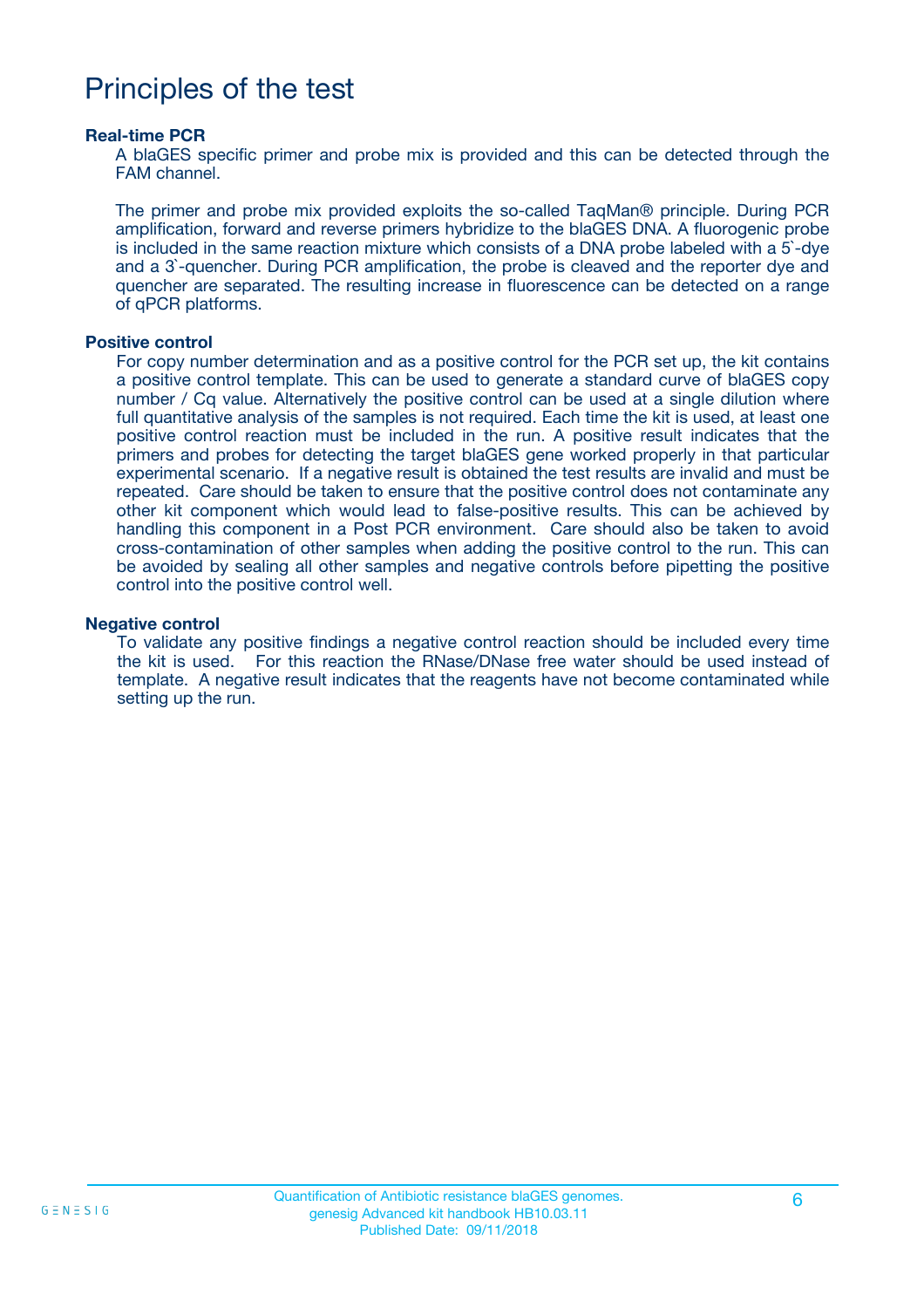#### **Internal DNA extraction control**

When performing DNA extraction, it is often advantageous to have an exogenous source of DNA template that is spiked into the lysis buffer. This control DNA is then co-purified with the sample DNA and can be detected as a positive control for the extraction process. Successful co-purification and qPCR for the control DNA also indicates that PCR inhibitors are not present at a high concentration.

A separate primer and probe mix are supplied with this kit to detect the exogenous DNA using qPCR. The primers are present at PCR limiting concentrations which allows multiplexing with the target sequence primers. Amplification of the control DNA does not interfere with detection of the blaGES target DNA even when present at low copy number. The Internal control is detected through the VIC channel and gives a Cq value of 28+/-3.

#### **Endogenous control**

To confirm extraction of a valid biological template, a primer and probe mix is included to detect an endogenous gene. Detection of the endogenous control is through the FAM channel and it is NOT therefore possible to perform a multiplex with the blaGES primers. A poor endogenous control signal may indicate that the sample did not contain sufficient biological material.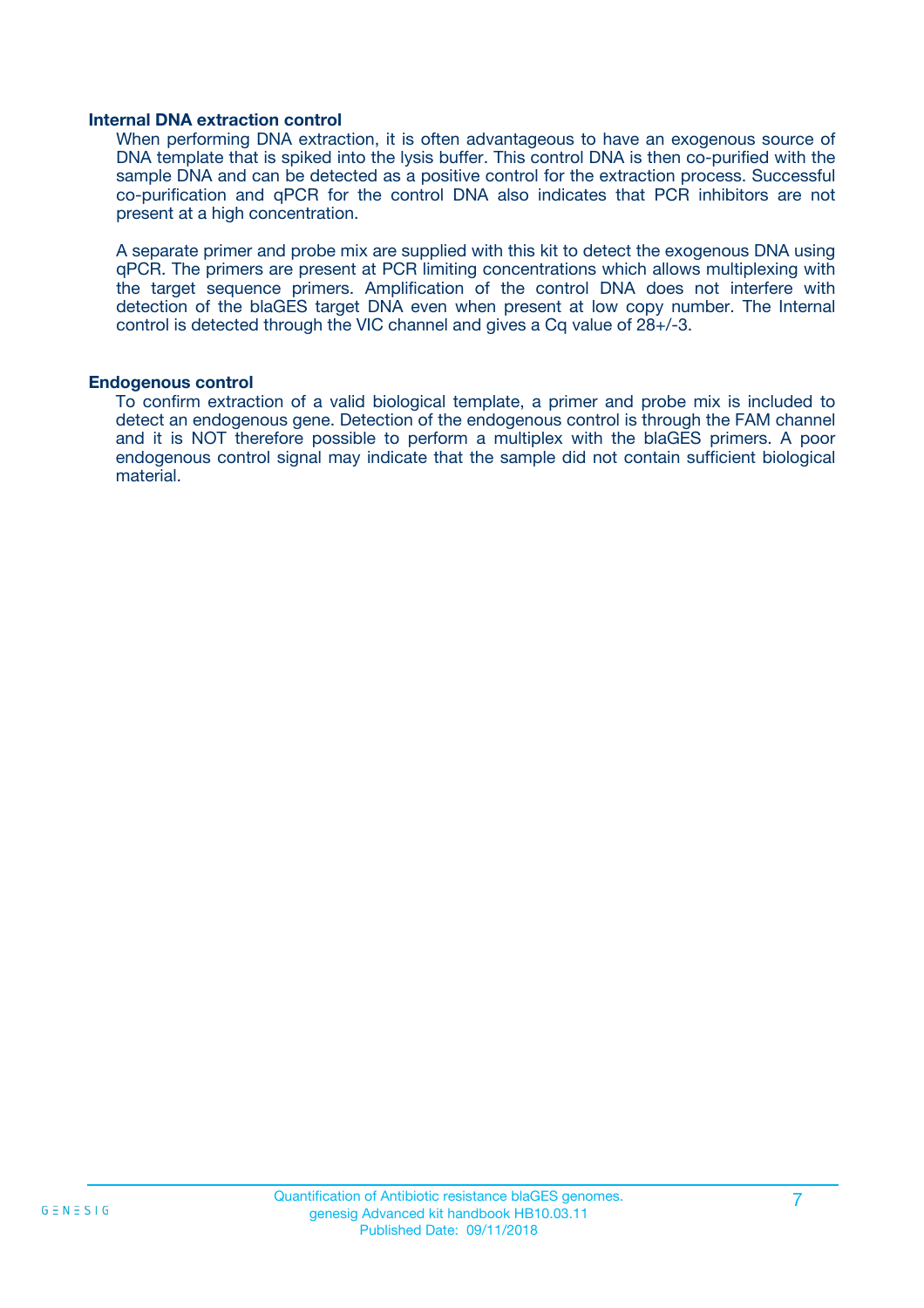### Resuspension protocol

To minimize the risk of contamination with foreign DNA, we recommend that all pipetting be performed in a PCR clean environment. Ideally this would be a designated PCR lab or PCR cabinet. Filter tips are recommended for all pipetting steps.

- **1. Pulse-spin each tube in a centrifuge before opening.** This will ensure lyophilised primer and probe mix is in the base of the tube and is not spilt upon opening the tube.
- **2. Resuspend the primer/probe mixes in the RNase/DNase free water supplied, according to the table below:**

To ensure complete resuspension, vortex each tube thoroughly.

| Component - resuspend in water                       |          |  |
|------------------------------------------------------|----------|--|
| <b>Pre-PCR pack</b>                                  |          |  |
| blaGES primer/probe mix (BROWN)                      | $165$ µl |  |
| Internal extraction control primer/probe mix (BROWN) | $165$ µl |  |
| Endogenous control primer/probe mix (BROWN)          | 165 µl   |  |

**3. Resuspend the internal control template and positive control template in the template preparation buffer supplied, according to the table below:** To ensure complete resuspension, vortex each tube thoroughly.

| Component - resuspend in template preparation buffer |          |  |  |
|------------------------------------------------------|----------|--|--|
| <b>Pre-PCR heat-sealed foil</b>                      |          |  |  |
| Internal extraction control DNA (BLUE)               |          |  |  |
| <b>Post-PCR heat-sealed foil</b>                     |          |  |  |
| blaGES Positive Control Template (RED) *             | $500$ µl |  |  |

\* This component contains high copy number template and is a VERY significant contamination risk. It must be opened and handled in a separate laboratory environment, away from the other components.

### DNA extraction

The internal extraction control DNA can be added either to the DNA lysis/extraction buffer or to the DNA sample once it has been resuspended in lysis buffer.

**DO NOT add the internal extraction control DNA directly to the unprocessed biological sample as this will lead to degradation and a loss in signal.**

- **1. Add 4µl of the Internal extraction control DNA (BLUE) to each sample in DNA lysis/extraction buffer per sample.**
- **2. Complete DNA extraction according to the manufacturers protocols.**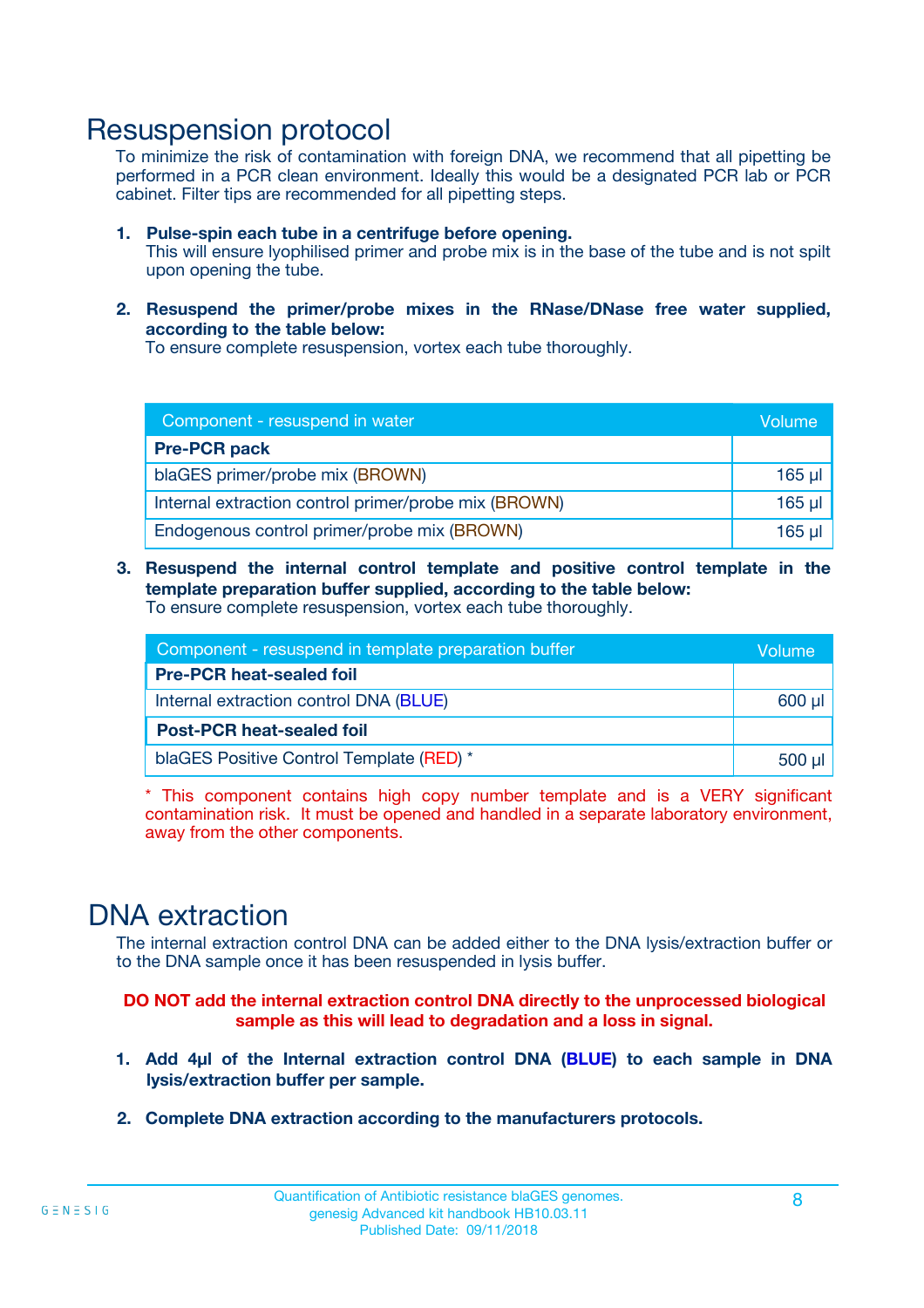## qPCR detection protocol

**1. For each DNA sample prepare a reaction mix according to the table below:** Include sufficient reactions for positive and negative controls.

| Component                                            | Volume   |
|------------------------------------------------------|----------|
| oasig or PrecisionPLUS 2X qPCR Master Mix            | $10 \mu$ |
| blaGES primer/probe mix (BROWN)                      | 1 µI     |
| Internal extraction control primer/probe mix (BROWN) | 1 µl     |
| <b>RNase/DNase free water (WHITE)</b>                | $3 \mu$  |
| <b>Final Volume</b>                                  | 15 µl    |

**2. For each DNA sample prepare an endogenous control reaction according to the table below (Optional):**

**This control reaction will provide useful information regarding the quality of the biological sample.**

| Component                                   | Volume   |
|---------------------------------------------|----------|
| oasig or PrecisionPLUS 2X qPCR Master Mix   | $10 \mu$ |
| Endogenous control primer/probe mix (BROWN) | 1 µI     |
| <b>RNase/DNase free water (WHITE)</b>       | $4 \mu$  |
| <b>Final Volume</b>                         | 15 µl    |

- **3. Pipette 15µl of each mix into individual wells according to your qPCR experimental plate set up.**
- **4. Prepare sample DNA templates for each of your samples.**
- **5. Pipette 5µl of DNA template into each well, according to your experimental plate set up.**

For negative control wells use 5µl of RNase/DNase free water. The final volume in each well is 20ul.

**6. If a standard curve is included for quantitative analysis, prepare a reaction mix according to the table below:**

| Component                                 | Volume          |
|-------------------------------------------|-----------------|
| oasig or PrecisionPLUS 2X qPCR Master Mix | 10 µl           |
| blaGES primer/probe mix (BROWN)           |                 |
| <b>RNase/DNase free water (WHITE)</b>     | $4 \mu$         |
| <b>Final Volume</b>                       | 15 <sub>µ</sub> |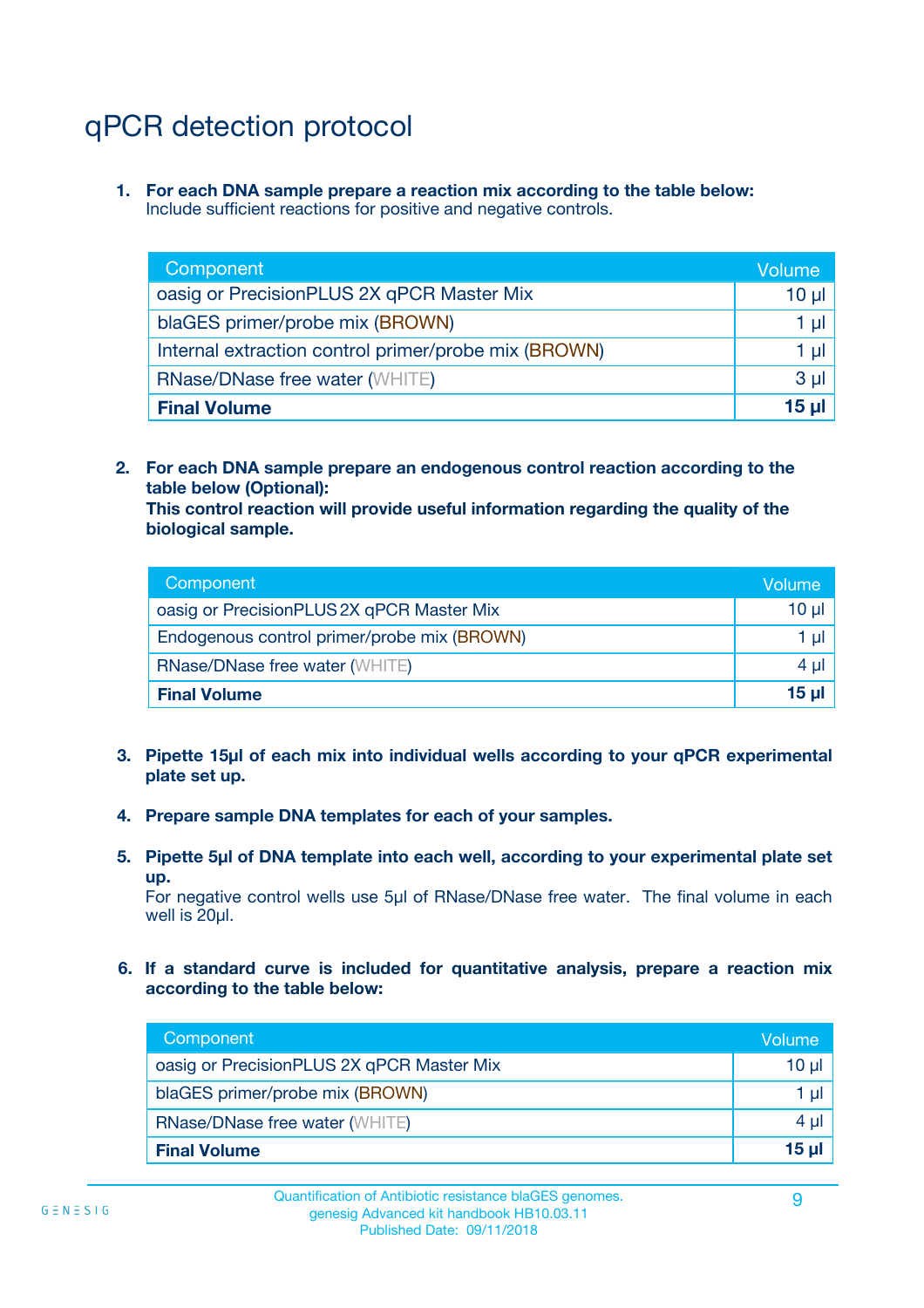#### **7. Preparation of standard curve dilution series.**

- 1) Pipette 90µl of template preparation buffer into 5 tubes and label 2-6
- 2) Pipette 10µl of Positive Control Template (RED) into tube 2
- 3) Vortex thoroughly
- 4) Change pipette tip and pipette 10µl from tube 2 into tube 3
- 5) Vortex thoroughly

Repeat steps 4 and 5 to complete the dilution series

| <b>Standard Curve</b>         | <b>Copy Number</b>     |
|-------------------------------|------------------------|
| Tube 1 Positive control (RED) | $2 \times 10^5$ per µl |
| Tube 2                        | $2 \times 10^4$ per µl |
| Tube 3                        | $2 \times 10^3$ per µl |
| Tube 4                        | $2 \times 10^2$ per µl |
| Tube 5                        | 20 per µl              |
| Tube 6                        | 2 per µl               |

**8. Pipette 5µl of standard template into each well for the standard curve according to your experimental plate set up.**

#### The final volume in each well is 20µl.

## qPCR amplification protocol

Amplification conditions using oasig or PrecisionPLUS 2X qPCR Master Mix.

|             | <b>Step</b>       | <b>Time</b>     | Temp    |
|-------------|-------------------|-----------------|---------|
|             | Enzyme activation | 2 min           | 95 °C   |
| Cycling x50 | Denaturation      | 10 <sub>s</sub> | 95 $°C$ |
|             | DATA COLLECTION * | 60 s            | 60 °C   |

\* Fluorogenic data should be collected during this step through the FAM and VIC channels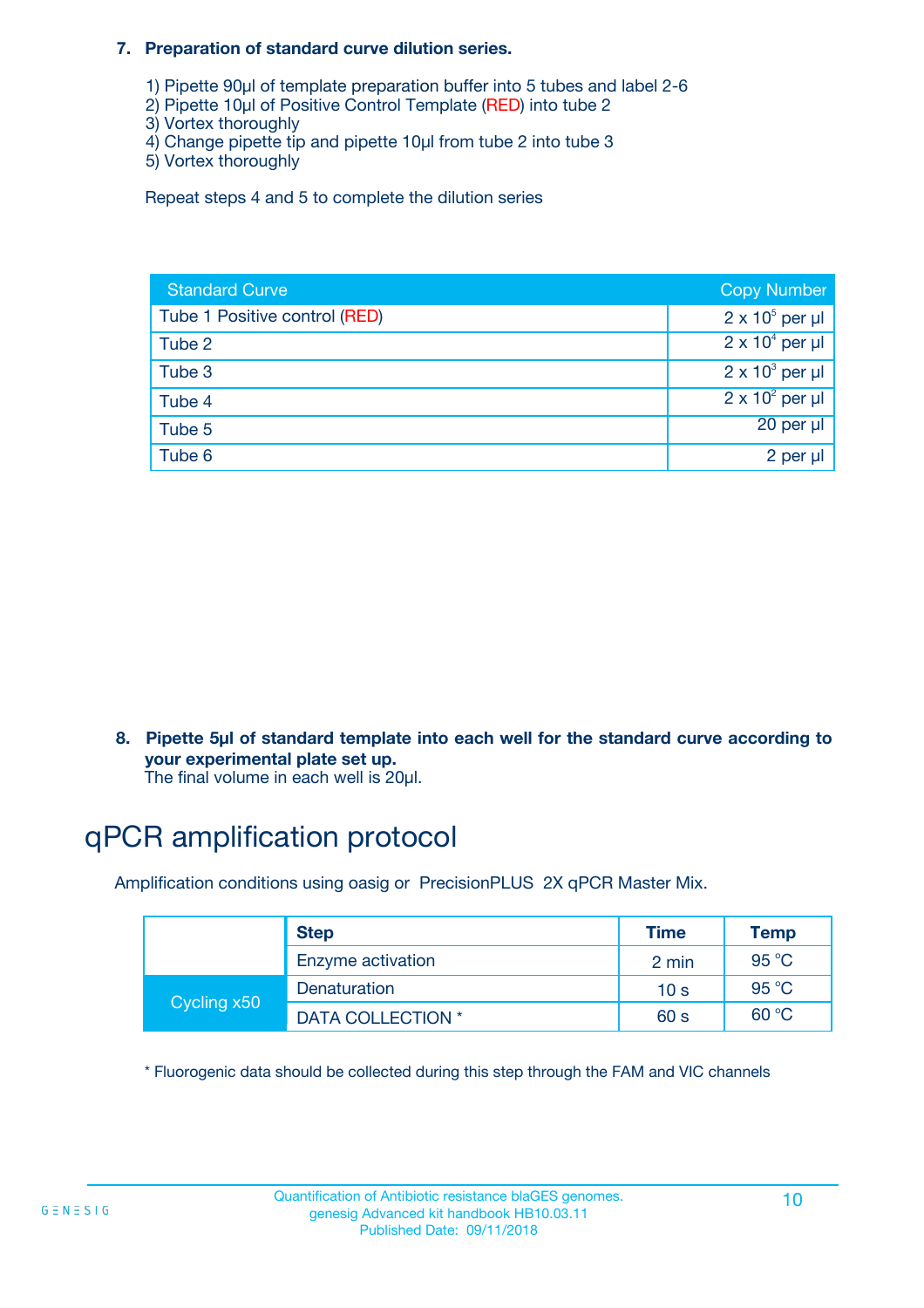## Interpretation of results

| <b>Target</b><br>(FAM) | <b>Internal</b><br>control<br>(NIC) | <b>Positive</b><br>control | <b>Negative</b><br>control | Interpretation                                                                                                  |
|------------------------|-------------------------------------|----------------------------|----------------------------|-----------------------------------------------------------------------------------------------------------------|
| $\leq 30$              | $+ 1 -$                             | ÷                          |                            | <b>POSITIVE QUANTITATIVE RESULT</b><br>calculate copy number                                                    |
| > 30                   | ٠                                   | ÷                          |                            | <b>POSITIVE QUANTITATIVE RESULT</b><br>calculate copy number                                                    |
| > 30                   |                                     | ÷                          |                            | <b>POSITIVE QUALITATIVE RESULT</b><br>do not report copy number as this<br>may be due to poor sample extraction |
|                        | ÷                                   | ÷                          |                            | <b>NEGATIVE RESULT</b>                                                                                          |
| $+ 1 -$                | $+ 1 -$                             | ÷                          | $\leq$ 35                  | <b>EXPERIMENT FAILED</b><br>due to test contamination                                                           |
| $+$ / -                | $+ 1 -$                             | ÷                          | > 35                       | $\star$                                                                                                         |
|                        |                                     | ÷                          |                            | <b>SAMPLE PREPARATION FAILED</b>                                                                                |
|                        |                                     |                            | $+$ /                      | <b>EXPERIMENT FAILED</b>                                                                                        |

Positive control template (**RED**) is expected to amplify between Cq 16 and 23. Failure to satisfy this quality control criterion is a strong indication that the experiment has been compromised.

\*Where the test sample is positive and the negative control is positive with a  $Ca > 35$ , the sample must be reinterpreted based on the relative signal strength of the two results:



If the sample amplifies  $> 5$  Cq earlier than the negative control then the sample should be reinterpreted (via the table above) with the negative control verified as negative.



If the sample amplifies  $< 5$  Cq earlier than the negative control then the positive sample result is invalidated and<br>the result should be determined  $the$  result should be inconclusive due to test contamination. The test for this sample should be repeated.